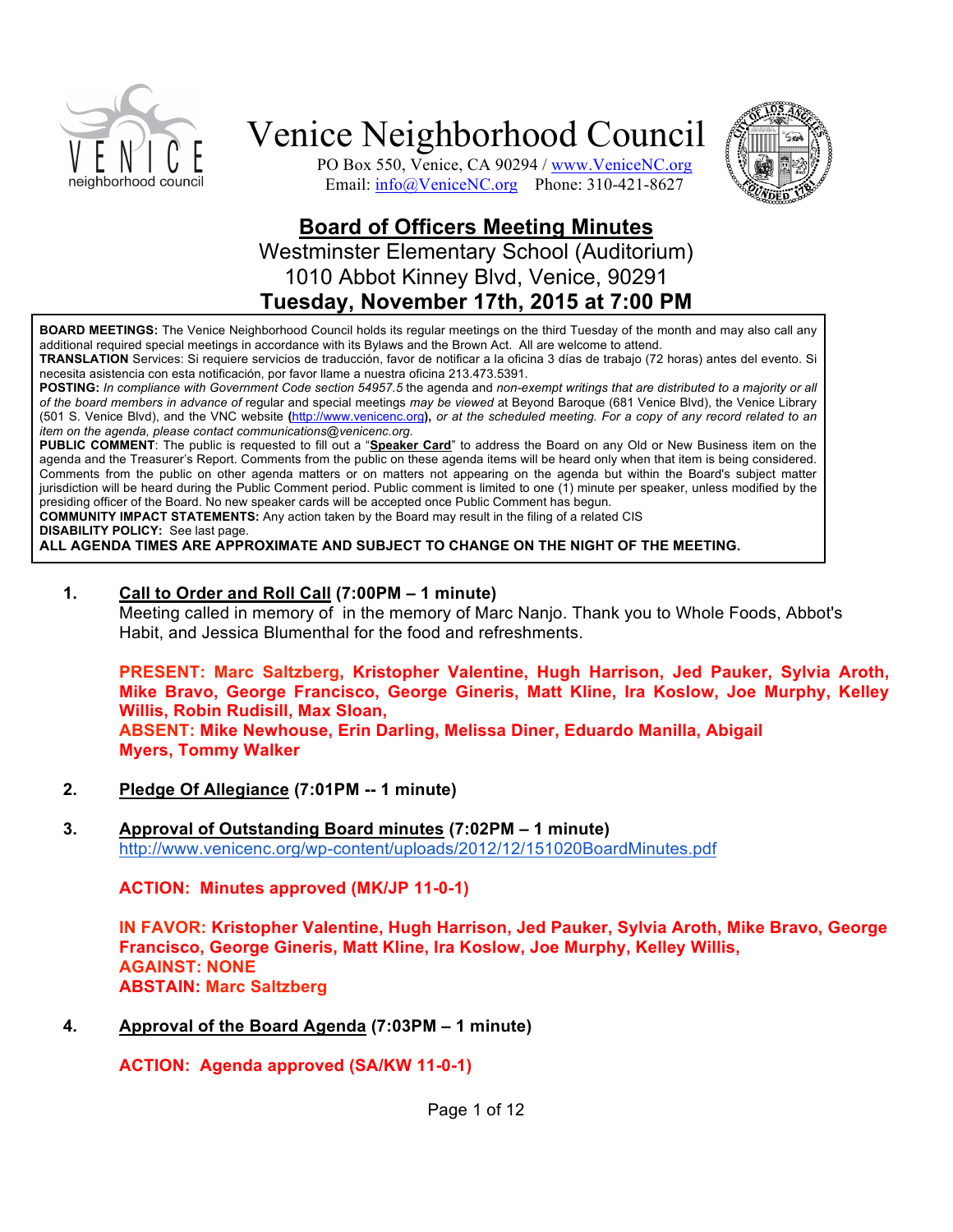

PO Box 550, Venice, CA 90294 / www.VeniceNC.org Email: info@VeniceNC.org Phone: 310-421-8627



#### **IN FAVOR: Kristopher Valentine, Hugh Harrison, Jed Pauker, Sylvia Aroth, Mike Bravo, George Francisco, George Gineris, Matt Kline, Ira Koslow, Joe Murphy, Kelley Willis, AGAINST: NONE ABSTAIN: Marc Saltzberg**

**5. Declaration of Ex Parte Communications or Conflicts-Of-Interest (7:04PM -- 1 minute)**  All Board members shall declare any ex parte communications or conflicts-of interest relating to items on this meeting's agenda. **Sylvia Aroth spoke to applicant on 12B**

### **Robin Rudisill arrived (7:15).**

- **6. Scheduled Announcements and Presentations (7:05PM 45 minutes)**
- **A Public Safety LAPD Report (10 minutes):** Senior Lead Officers Peggy Thusing (25120@lapd.lacity.org), Kristan Delatori (32914@lapd.lacity.org), Gregg Jacobus, 35162@lapd.lacity.org, Lt. Lydia Leos 23216@lapd.lacity.org, OFW Beach Detail Supervisor. *Includes a monthly Venice crime report and updates on law enforcement issues in Venice.*
- **B** Government Reports (15 minutes) (Representatives have standing place on the agenda, but are not always available to attend)
	- City Councilmember Mike Bonin, Field Deputy, Jesus "Chuy" D. Orozco, 310-568-8772 (jesus.d.orozco@lacity.org)
	- Congressman Ted Lieu, Representative Janet Turner, 310-496-9896 janet.turner@mail.house.gov
	- State Senator Ben Allen, Representative Fernando Morales, 310-318-6994 (fernando.morales@sen.ca.gov)
	- State Assemblyperson Autumn Burke, Rep Odysseus Bostick, 310-412-6400 (odysseus.bostick@asm.ca.gov)
	- LA County Supervisor Sheila Kuehl Westside Field Deputy Rachel Zaiden, 213-974-3333 (rzaiden@bos.lacounty.gov)
	- Mayor Eric Garcetti, Westside Deputy, Daniel Tamm, 213-978-0836 (Daniel.Tamm@Lacity.org)
	- Ejiah Cooper Oakwood Rec Park Director, 310-452-7479 (ejiah.cooper@lacity.org)

# **Max Sloan arrived (7:25).**

# **C VNC Announcements (5 Minutes)**

- President Mike Newhouse (President@VeniceNC.org)
- Vice President Marc Saltzberg (VicePresident@VeniceNC.org)
- Westside Regional Alliance of Councils- Mike Newhouse, WRAC President, Marc Saltzberg, VNC Representatives. (Chair@westsidecouncils.org),
- Los Angeles Neighborhood Council Coalition (LANCC) Ivan Spiegel (Parliamentarian@VeniceNC.org)
- VNC Representative to DWP: Dede Audet
- Venice Chamber Of Commerce: Carl Lambert, President (carl@lambertinc.com)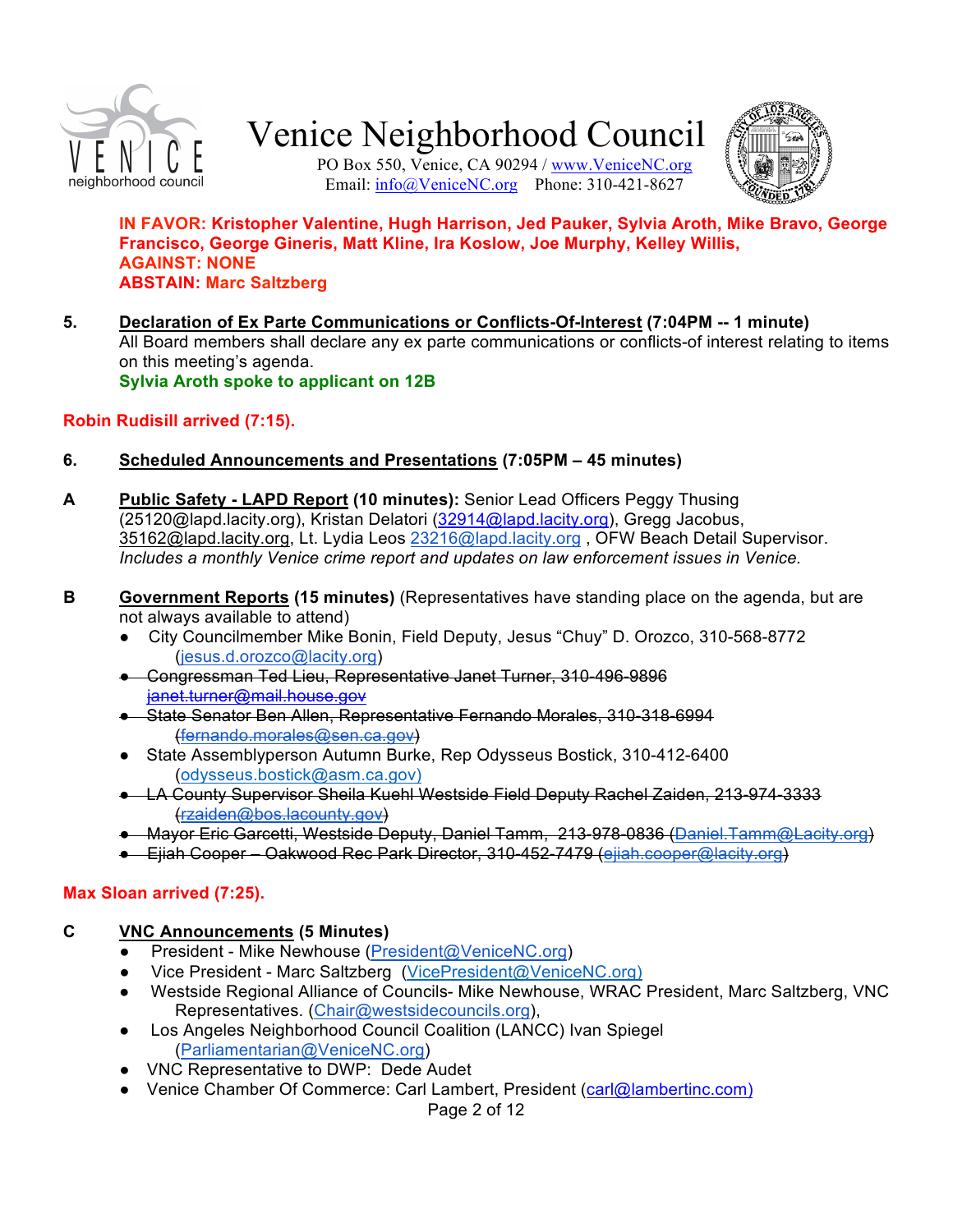

PO Box 550, Venice, CA 90294 / www.VeniceNC.org Email: info@VeniceNC.org Phone: 310-421-8627



- VNC Outreach Committee: Sylvia Aroth
- VNC Elections 2016: Ivan Spiegel

# **D Great Venice Toy Drive (3 Minutes)** Mariana Aguilar (thegreatvenicetoydrive@gmail.com)

THE GREAT VENICE TOY DRIVE HAS BEGUN! The VNC and Vera Davis McClendon Youth and Family Center are collecting new, unwrapped, non-violent toys from November 13, 2015 through December 17, 2015 at the following locations: (1) Abbot's Habit; (2) HUZZAH!; (3) Le Cellier Wine Bar & Restaurant; (4) Oscar's Cerveteca; (5) Superba Food & Bread; (6) the VNC booth at the Venice Farmers' Market (Fridays from 7:30 a.m. to 10:30 a.m.); and (7) the VNC's Board meetings on November 17 and December 15, 2015. (Make sure to look for the bin with the reindeer riding the bicycle!) Then, on Saturday December 19, 2015, the VNC and Vera Davis will give the toys away to kids at their annual free holiday festival at Oakwood Recreation Center from 10am-2pm. At the festival, children up to 16 years of age present with a parent or guardian will be able to select a toy. (First come, first served.) Santa will be available for photos. Kids will be able to engage in arts and crafts or play on a moon bounce or in the snow. There will be facepainting as well as a caricature artist and deejay. Food will be provided. Interested in helping, donating, sponsoring, sharing an idea, or having a collection bin at your company/place of employment? Contact thegreatvenicetoydrive@gmail.com.

#### **E Oakwood Advisory Board Announcement** (**5 minutes)** (Sue Kaplan chair.massandscale@venicenc.org) Presentation by Ejiah Cooper, Director of the Oakwood Center, and Sage Alla Clemento, Cornerstone Theatre program of a community theatre production in Oakwood.

# **F So Cal Gas Advanced Meter Project Update – Mimi Goh**

# **Eduardo Manilla arrived**

**7. Treasurers Report (7:50PM - 3 minutes)** (Hugh Harrison on behalf of Budget & Finance Committee), (Treasurer@VeniceNC.org) [Discussion and possible action] **[EXHIBIT]**

**A MOTION:** The Venice Neighborhood Council approves the attached Monthly Expenditure Reports for October 2015.

**ACTION: Motion approved (HH/JP 15-0-1)**

**IN FAVOR: Kristopher Valentine, Hugh Harrison, Robin Rudisill, Jed Pauker, Sylvia Aroth, Mike Bravo, Melissa Diner, George Francisco, George Gineris, Matt Kline, Ira Koslow, Eduardo Manilla, Joe Murphy, Max Sloan, Kelley Willis, AGAINST: NONE ABSTAIN: Marc Saltzberg**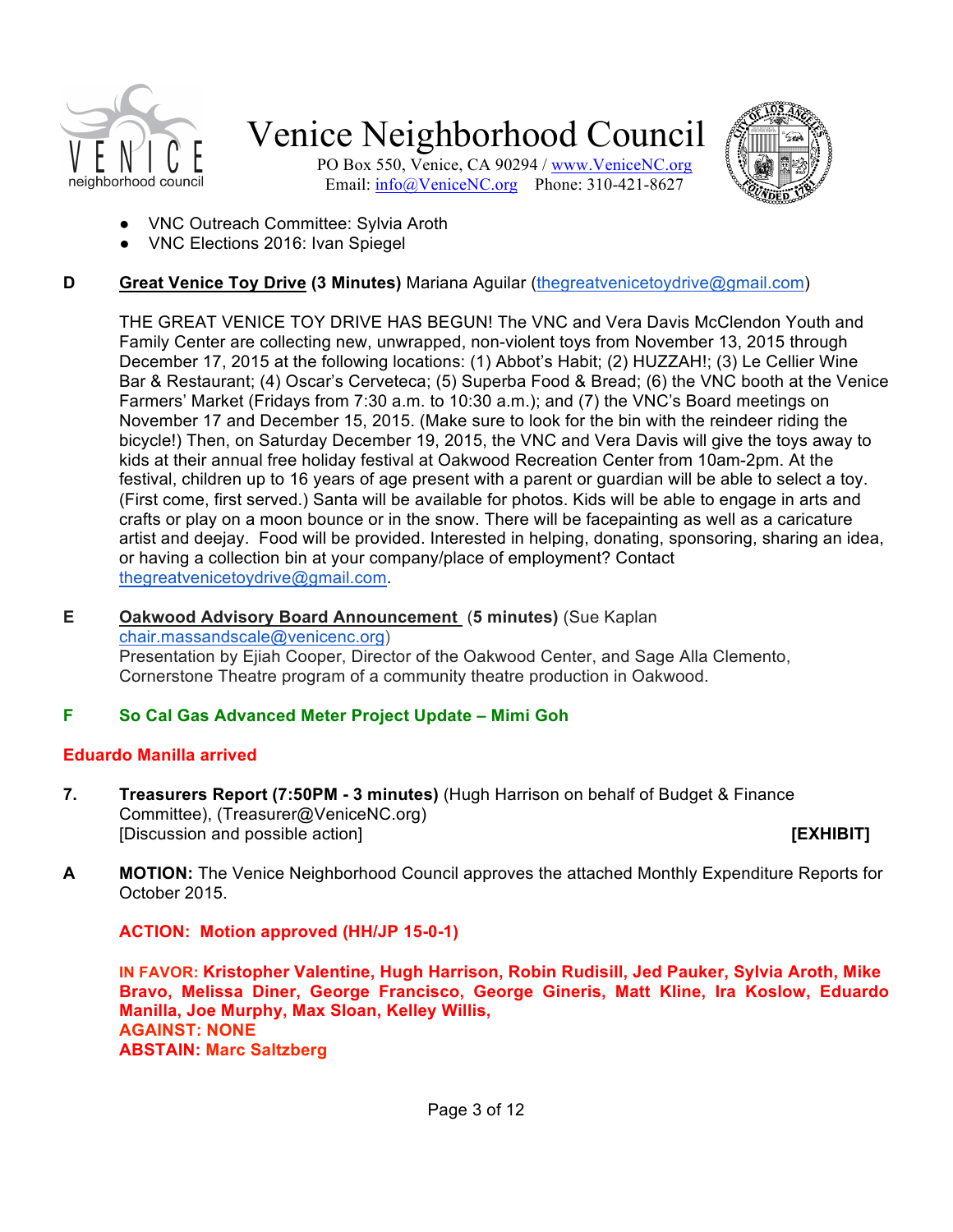

PO Box 550, Venice, CA 90294 / www.VeniceNC.org Email: info@VeniceNC.org Phone: 310-421-8627



#### **8. General Consent Calendar (7:54PM -- 1 minute)**

*[All agenda items on the Consent Calendar will pass when the Consent Calendar is approved. No discussion or Public Comment is allowed on any item. Items may be removed by any board member or stakeholder. Removed items will go to the end of the agenda and be treated as regular agenda items with discussion and public comment.]*

#### **A Promotion of Meals on Wheels in Venice** (Mike Newhouse president@venicenc.org) **[EXHIBIT]**

**MOTION:** The VNC is authorized to promote Meals on Wheels, which provides delivery of free meals to seniors and others in need, through its outreach channels, including the VNC website, email blasts, Farmers Market, etc. Attached is a flyer for that purpose.

**B Green Venice Festival** (Sylvia Aroth sylvia.aroth@venicenc.org)

**MOTION:** The VNC supports another Green Venice Festival in March of 2016. Details and budget to follow.

#### **C Holiday Bazaar on WIndward Plaza during month of December** (Melissa Diner melissa.diner@venicenc.org)

**MOTION:** The Venice Neighborhood Council strongly urges Recreation and Parks to fulfill their obligation in hosting at minimum quarterly curated artisan fairs including but not limited to: book fairs, vintage fairs, art fairs, holiday bazaars and well curated crafts that may not be permitted in artist stalls. Community partners will assist in fulfilling their obligation and testing this concept with a holiday bazaar held during the month of December at a time frame available on Windward Plaza.

**ACTION: Motion approved (MD/EM 15-0-1)**

**IN FAVOR: Kristopher Valentine, Hugh Harrison, Robin Rudisill, Jed Pauker, Sylvia Aroth, Mike Bravo, Melissa Diner, George Francisco, George Gineris, Matt Kline, Ira Koslow, Eduardo Manilla, Joe Murphy, Max Sloan, Kelley Willis, AGAINST: NONE ABSTAIN: Marc Saltzberg**

#### **9. Land Use and Planning Committee (LUPC) Consent Calendar (7:55 PM -- 1 minute)**

*[All agenda items on the Land Use and Planning Committee (LUPC) Consent Calendar will pass when the LUPC Consent Calendar is approved. No discussion or Public Comment is allowed on any item. Items may be removed by any Board member or Stakeholder. Removed items will go to the end of agenda item 11. Land Use and Planning Committee and will be treated as regular LUPC agenda items, with discussion and public comment.]*

**A 659 Broadway, Oakwood Subarea,** RD1.5-1 zone, General Plan Land Use Plan designation: Low Medium II Residential, ZA-2014-411-CDP and AA-2014-4129-PMLA-CN and ENV-2014-4130-EAF, based on previously approved State CDP 5-14-0240, dated June 26, 2014, VCZSP compliance: DIR-2013-3891-VSO-MEL (for duplex)

CITY HEARING SCHEDULED FOR WEDNESDAY DECEMBER 9, 2015, CITY HALL

Page 4 of 12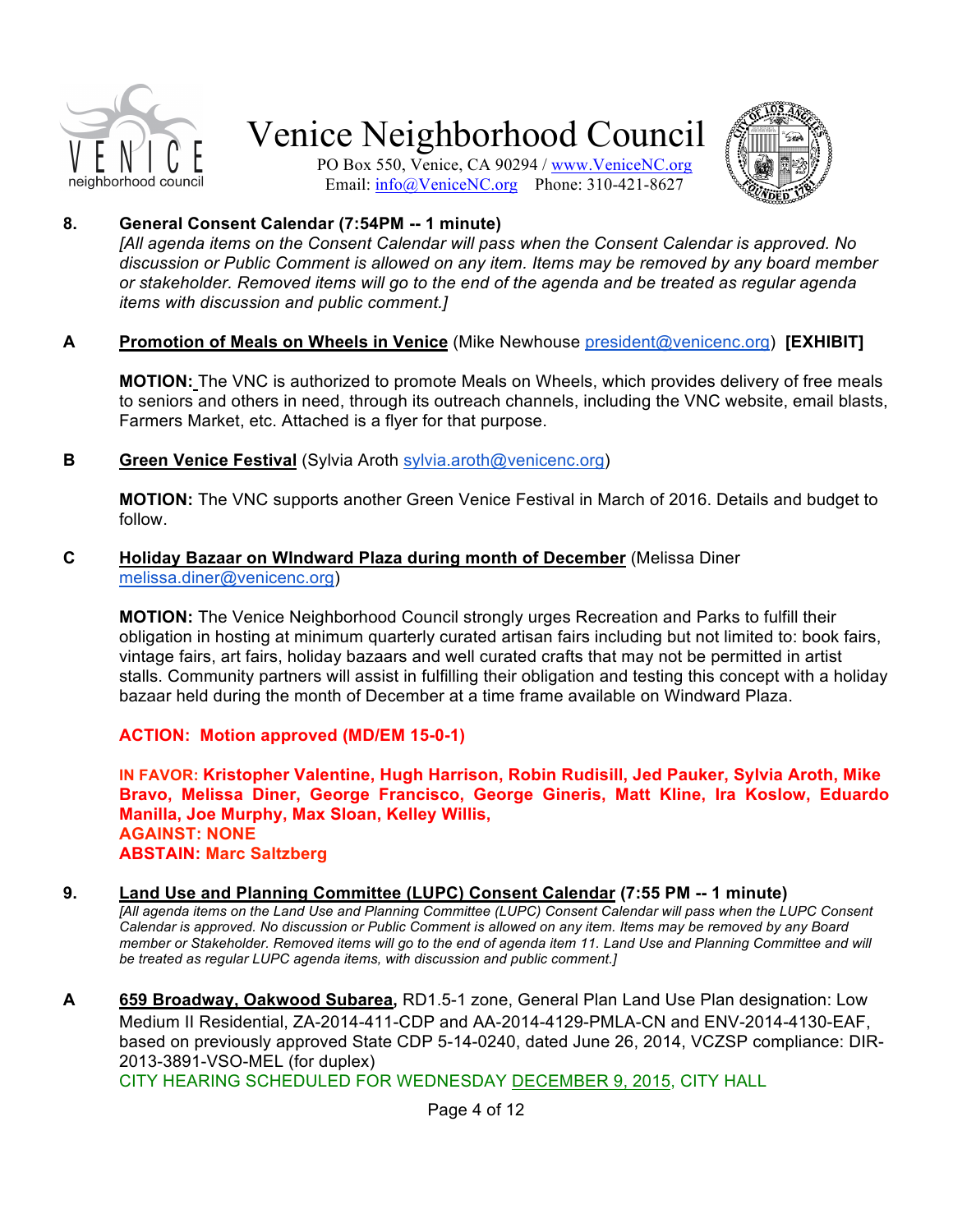

PO Box 550, Venice, CA 90294 / www.VeniceNC.org Email: info@VeniceNC.org Phone: 310-421-8627



Project Description: for purposes of conversion of duplex to condos upon approval of PMLA for condo conversion

Applicant: Robert Thibodeau for Lewis Futterman, Owner

Recommended for approval by LUPC on 11-2-15: 6-0-0 (RR/RA)

### **MOTION:**

The VNC Board *recommends approval* of the project as a "VNC De Minimis Project."

**B 14 Hurricane St & 16 Hurricane St** (these adjacent projects are exactly the same, with same owner), Marina Peninsula Subarea, R3-1 zone, Dual Permit Jurisdiction Coastal Zone, General Plan Land Use Plan designation: Multiple-Family Residential Low Medium II ZA-2015-0624-CDP-SPP and ENV-2015-625-CE and ZA-2015-0626-CDP-SPP and ENV-2015-627- CE (NOTE: ENV should be a MND that applies to both projects due to adjacent lots with common ownership. When did demo of prior structures occur?) VCZSP Compliance: SPP http://www.venicenc.org/14-hurricane-st/ http://www.venicenc.org/16-hurricane-st/ CITY HEARING TOOK PLACE ON NOVEMBER 5, 2015 Project Description: construction of a 35' tall 3,995 sq ft SFD w/attached garage & roof deck, on a vacant 3,150 sq ft lot Applicant: Camille Zeitouny for Bryan Domyan LUPC Staff: Robert Aronson & Ramsey Daham

# **1 MOTION:**

The VNC Board *recommends approval* of the project at 14 Hurricane St. as presented. Recommended for approval by LUPC on 11-2-15: 6-0-0 (RD/MK)

# **2 MOTION:**

The VNC Board *recommends approval* of the project at 16 Hurricane St. as presented. Recommended for approval by LUPC on 11-2-15: 6-0-0 (RD/MK)

#### **C 15 Yawl St, Marina Peninsula Subarea,**, R3-1 zone, Dual Permit Jurisdiction Coastal Zone, General Plan Land Use Plan designation: Multiple-Family Residential Low Medium II ZA-2015-1018-CDP-SPP and ENV-2015-1019-CE VCZSP compliance: SPP http://www.venicenc.org/15-yawl-st/

CITY HEARING TOOK PLACE ON NOVEMBER 12, 2015 Project Description: construction of a 28' tall, 3,048 sq ft SFD on a vacant lot Applicant: Douglas Pierson for Carol & Roy Doumani LUPC Staff: Maury Ruano Recommended for approval by LUPC on 11-2-15: 5-0-0 (MR/MK)

# **MOTION:**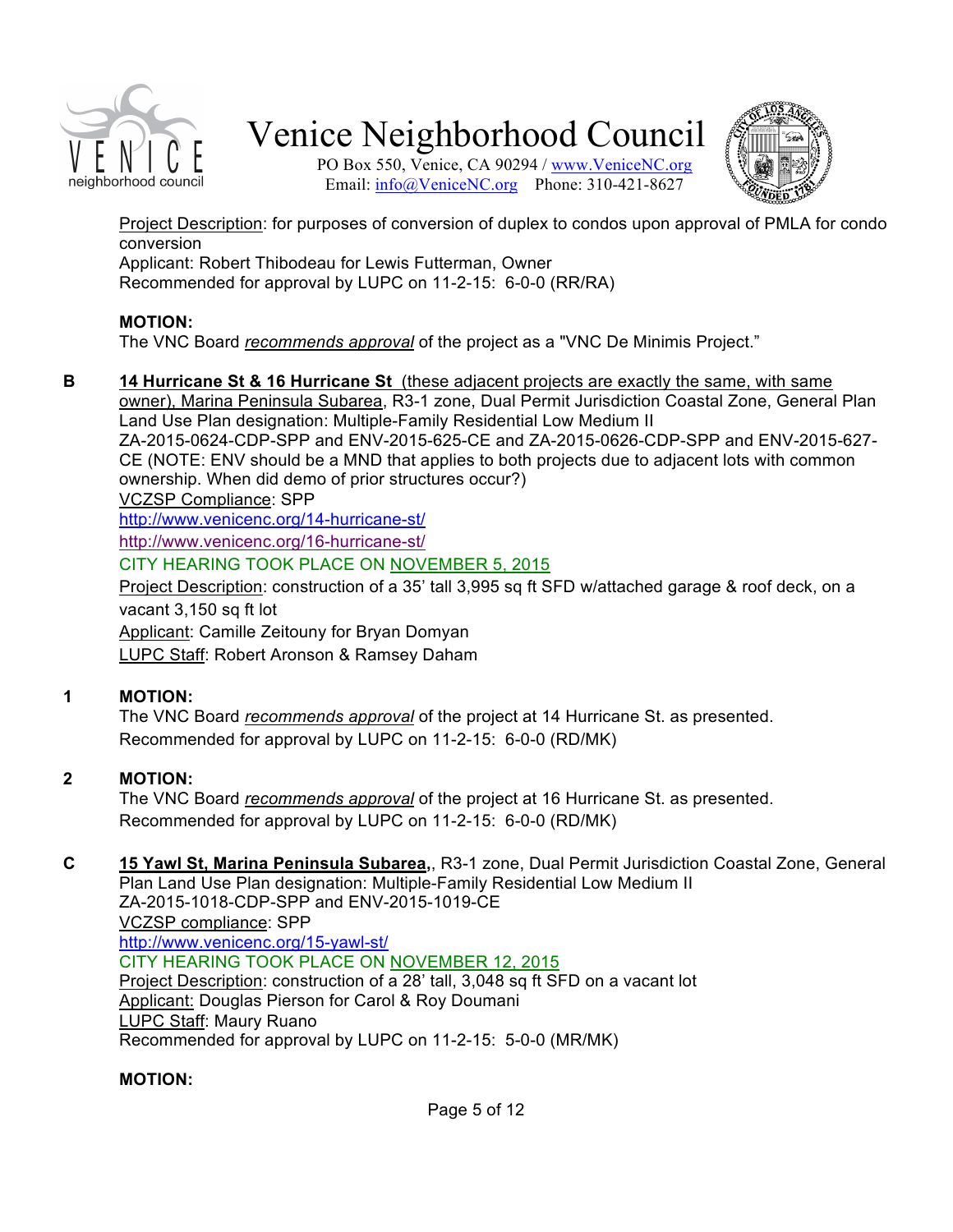

PO Box 550, Venice, CA 90294 / www.VeniceNC.org Email: info@VeniceNC.org Phone: 310-421-8627



The VNC Board *recommends approval* of the project as presented.

**D 548 Rose Ave, Oakwood Subarea,** C4-1 zone, General Plan Land Use Plan designation: Community Commercial Area of Special Interest—Oakwood Community Commercial Area (Rose Avenue between  $4<sup>th</sup>$  and  $7<sup>th</sup>$  Avenues, to be used for residential, neighborhood retail and services, personal services, and small scale businesses oriented to the local community) ZA-2015-487-CDP and ENV-2015-488-CE and DIR-2014-4480-VSO-MEL VCZSP Compliance: VSO

# CITY HEARING TOOK PLACE ON OCTOBER 29, 2015

Project Description: demo of existing SFD & construction of a 30' tall 3,217 sq ft SFD with 622 sq ft attached garage & 760 sq ft of decks/balconies, on a 5,606 sq ft lot Applicant: Thomas Carson LUPC Staff: Mark Kleiman Recommended for approval by LUPC on 10-26-15: 7-0-0 (RR/MM)

# **MOTION:**

The VNC Board *recommends approval* of the project as presented.

**E 232 Linnie Canal, Venice Canals Subarea,** RW1-1-O zone, Dual Permit Jurisdiction Coastal Zone, General Plan Land Use Plan designation: Single-Family Residential Low Medium I ZA-2015-0637-CDP-SPP-MEL and ENV-2015-638-CE VCZSP compliance: SPP

CITY HEARING TOOK PLACE ON NOVEMBER 12, 2015

Project Description: Mello Determination and demo of (E) SFD & construction of a 30' tall SFD on a 2,849 sq ft lot

Applicant: Kaitlin Vining for Zach Freedman LUPC Staff: Mehrnoosh Mojallali Recommended for approval by LUPC on 10-26-15: 7-0-0 (MM/RA)

# **MOTION:**

The VNC Board *recommends approval* of the project as presented.

**F 714 Flower Ave, Oakwood Subarea,** RD1.5-1 zone, General Plan Land Use Plan: Multiple-Family Residential Low Medium II

ZA-2015-0859-CDP and ENV-2015-860-CE and DIR-2014-3891-VSO VCZSP Compliance: VSO

CITY HEARING TOOK PLACE ON NOVEMBER 12, 2015

Project Description: demo of detached garage & accessory structures & construction of a 24' 6" tall 3,089 sq ft single-family SFD w/attached garage & roof deck, in conjunction with continued occupancy of (E) 2nd SFD, both sited on a 5,792 sq ft lot Applicant: Jelena Erceg for Mark Werb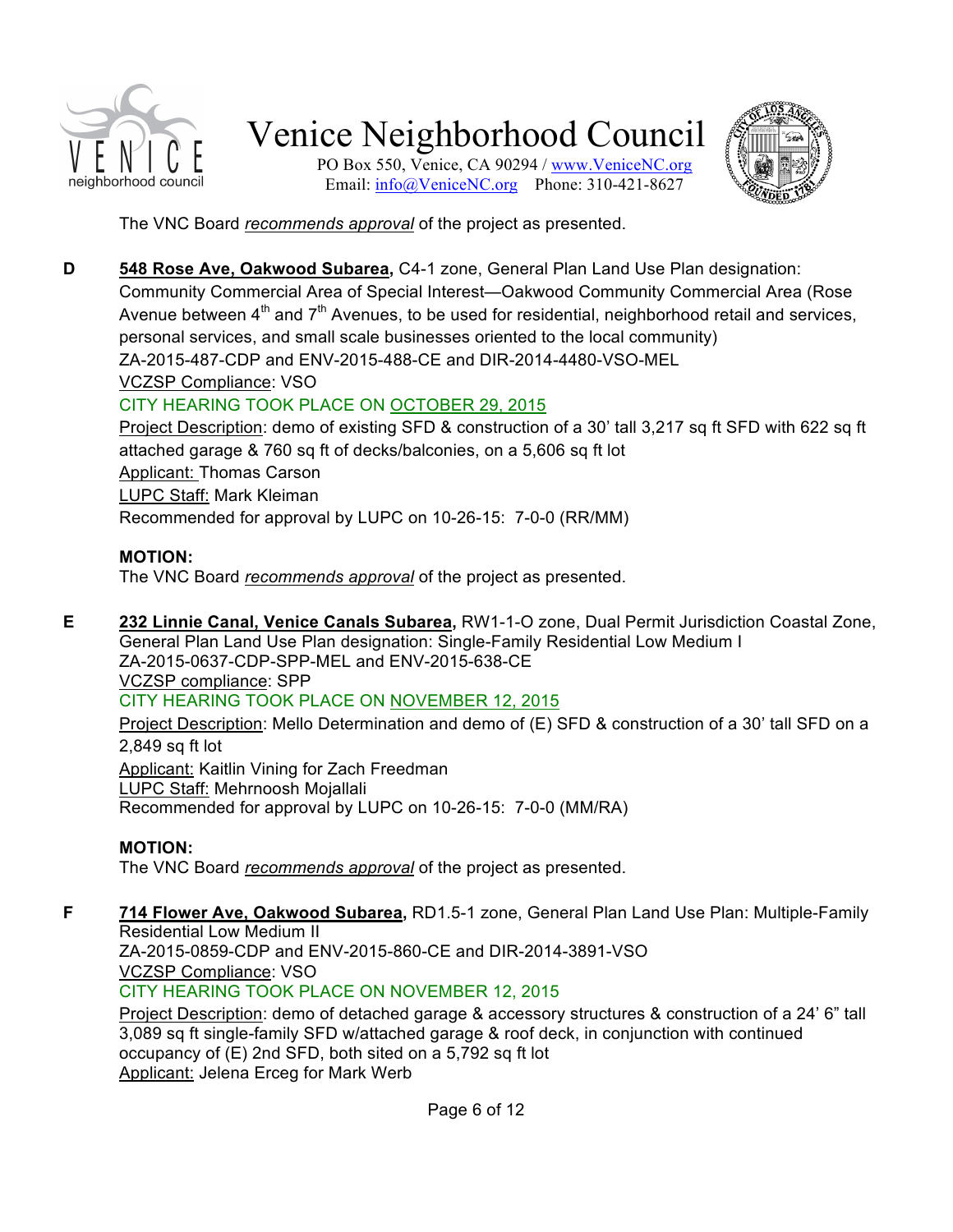

PO Box 550, Venice, CA 90294 / www.VeniceNC.org Email: info@VeniceNC.org Phone: 310-421-8627



LUPC Staff: Maury Ruano Recommended for approval by LUPC on 11-2-15: 6-0-0 (MR/RA)

#### **MOTION:** The VNC Board *recommends approval* of the project as presented.

**ACTION: Motion approved (RR/IK 14-0-2)**

**IN FAVOR: Kristopher Valentine, Hugh Harrison, Robin Rudisill, Jed Pauker, Sylvia Aroth, Mike Bravo, Melissa Diner, George Francisco, George Gineris, Matt Kline, Ira Koslow, Eduardo Manilla, Max Sloan, Kelley Willis, AGAINST: NONE ABSTAIN: Marc Saltzberg, Joe Murphy,**

**10. Announcements & Public Comment on items not on the Agenda (7:56PM -- 10 minutes)** *[No more than 1 minute per person – no Board member announcements permitted]*

**Kim Malek (Salt & Straw), Lydia Ponce, Josey Bravo, John Steid, Elizabeth Wright**

**11. Old Business** *[Discussion and possible action]*

# **Joe Murphy left (8:08).**

**12. LUPC (8:06PM – 50 minutes)** Robin Rudisill on behalf of LUPC, (Chair-lupc@VeniceNC.org) *[Discussion and possible action]*

# NORTH VENICE SUBAREA

**A 201 Ocean Front Walk, North Venice Subarea, (15 minutes)** C1-1 zone, Dual Permit Jurisdiction Coastal Zone, General Plan Land Use Plan designation: Artcraft Commercial ZA-2015-2582-CDP-ZAA-SPP-MEL and ENV-2015-2583-EAF VCZSP Compliance: SPP *http://www.venicenc.org/201-ocean-front-walk/* CITY HEARING NOT YET SCHEDULED Project Description: renovation of existing 3,500 sq ft Israel Levin Jewish Federation Community Center to a height of 35' and total sq ft of 4,543, including  $2^{nd}$  story addition of administrative offices, construction of a third story with 1 residential unit, and waiver of the loading zone requirement for an institutional building, with 3 on-site parking spaces Applicant: Dana Sayles, Three6IXTY LUPC Staff: Gabriel Ruspini Recommended for approval by LUPC on 10-26-15: 7-0-0 (RA/MR)

# **MOTION:**

The VNC Board *recommends approval* of the project, with ground floor, community center use of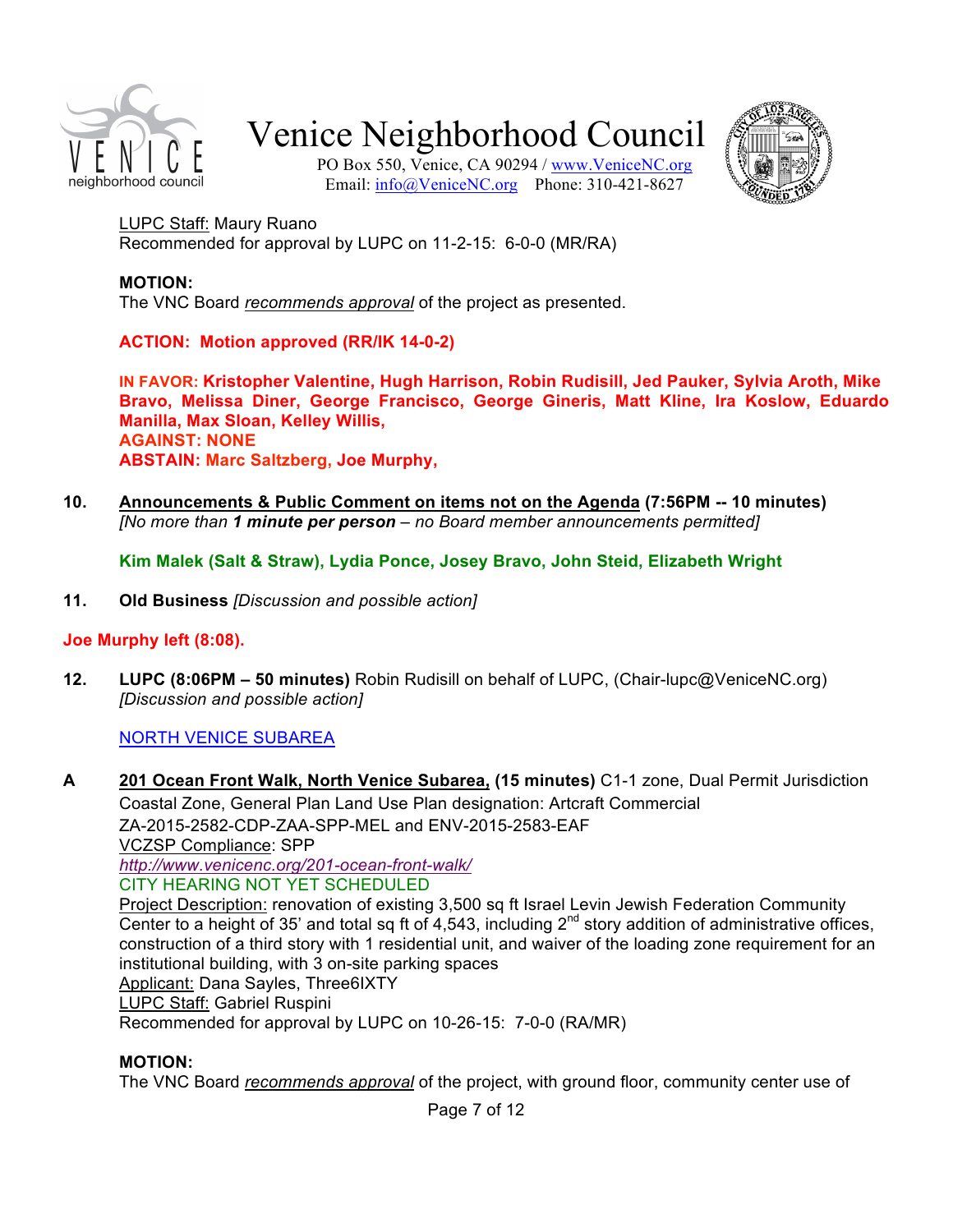

PO Box 550, Venice, CA 90294 / www.VeniceNC.org Email: info@VeniceNC.org Phone: 310-421-8627



2,199 sq ft, and with second floor 1,122 sq ft of administrative office use and with a 1,222 sq ft residential unit; with 3 on site parking spaces and 5 in lieu parking fees waived due to this being a charitable organization and as the earthquake destruction of the  $2^{nd}$  floor was an extraordinary event and thus a parking requirement for the  $2<sup>nd</sup>$  floor as an addition should not be a factor; and with a waiver of the loading zone as the side street, Ozone, can be used instead of the alley.

**ACTION: Motion approved (RR/GG 14-0-1)**

### **Public Comment: Fran Solomon**

**IN FAVOR: Kristopher Valentine, Hugh Harrison, Robin Rudisill, Jed Pauker, Sylvia Aroth, Mike Bravo, Melissa Diner, George Francisco, George Gineris, Matt Kline, Ira Koslow, Eduardo Manilla, Max Sloan, Kelley Willis AGAINST: NONE ABSTAIN: Marc Saltzberg**

**B 1346 Abbot Kinney, North Venice Subarea, (15 minutes)** C2-1-O-CA zone, General Plan Land

Use Plan designation: Commercial Artcraft DIR-2015-2967-CDP-SPP and ENV-2015-2968-CE VCZSP Compliance: SPP

*http://www.venicenc.org/1346-abbot-kinney-blvd/*

CITY HEARING TOOK PLACE ON OCTOBER 26, 2015

Project Description: Change of use of 2,621 sq ft of (E) 3,590 sq ft Artist-In-Residence to a salon (commercial use), while maintaining 605 sq ft of Artist-in-Residence use within an (E) 2-story building w/attached garage, & minor improvements consisting of the alteration of a rear wall and the application of new plaster

Applicant: Jeff Allsbrock, Standard LLP, for Kadi D. Lee, AW Enterprises LLC

LUPC Staff: Ramsey Daham

Recommended for denial by LUPC on 11-2-15: 3-2-1 (RA/MK)

### **MOTION:**

The VNC Board *recommends denial* of the project as it is inconsistent with the certified Land Use Plan and because there is a question re. whether this project meets the definition of a change in intensity of use in order to allow payment of in lieu fees for purposes of meeting parking requirements.

### **ACTION: Motion fails (RR/IK 2-10-4).**

**Public Comment: Jen Egan, Tami Shiffman, Sue Seo, Lauren Kohli, Hershal Petty, Tara Brenninkmeyer, Nick Antonciello,** 

**IN FAVOR: Kelley Willis, George Gineris**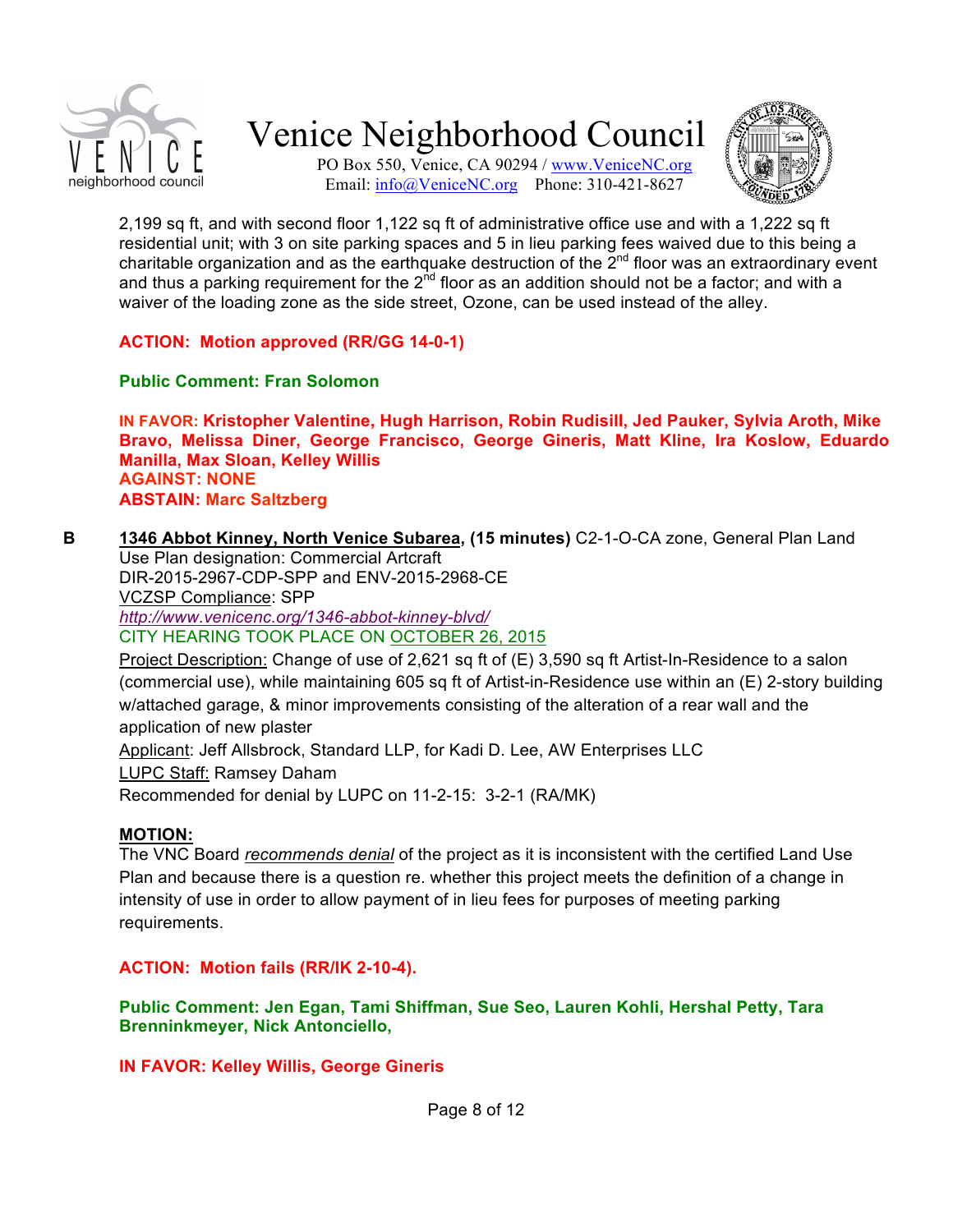

PO Box 550, Venice, CA 90294 / www.VeniceNC.org Email: info@VeniceNC.org Phone: 310-421-8627



**AGAINST: Kristopher Valentine, Hugh Harrison, Sylvia Aroth, Mike Bravo, Melissa Diner, George Francisco, Matt Kline, Ira Koslow, Eduardo Manilla, Max Sloan, ABSTAIN: Marc Saltzberg, Robin Rudisill, Jed Pauker,** 

**IK: Motion made: Project is recommended as presented. MD seconds.**

**JP: Motion to table IK motion fails. (JP/MK 6-8-1) IN FAVOR: Robin Rudisill, Jed Pauker, Sylvia Aroth, Mike Bravo, George Gineris, Matt Kline, AGAINST: Kristopher Valentine, Hugh Harrison, Melissa Diner, George Francisco, Ira Koslow, Eduardo Manilla, Max Sloan, Kelley Willis, ABSTAIN: Marc Saltzberg,**

**ACTION: Project approved as presented. (IK/MD 9-2-4) IN FAVOR: Kristopher Valentine, Hugh Harrison, Mike Bravo, Melissa Diner, George Francisco, Matt Kline, Ira Koslow, Eduardo Manilla, Max Sloan, AGAINST: George Gineris, Kelley Willis, ABSTAIN: Marc Saltzberg, Robin Rudisill, Jed Pauker, Sylvia Aroth**

### **Matt Kline left.**

### MARINA PENINSULA SUBAREA

**C 14-16 Washington Blvd ("Mercedes' Grille/Bin 73"), Marina Peninsula Subarea, (10 minutes)** 

C4 zone, Dual Permit Jurisdiction Coastal Zone, General Plan Land Use Plan designation: Community Commercial

 ZA-2014-4330-CUB and ENV-2014-4331-CE VCZSP Compliance: n/a as only for CUB *http://www.venicenc.org/14-16-washington-blvd-mercedes-grille-bin-73/* CITY HEARING NOT YET SCHEDULED

Project Description: Renewal & upgrade of CUB Applicant: Alex Campbell for Mercedes LUPC Staff: Ramsey Daham

# Recommended for approval by LUPC on 11-2-15: 3-1-2 (RD/MR)

#### **MOTION:**

The VNC Board *recommends approval* of the CUB, with daily closing hours of midnight for the patio and 2 am for the indoor part of the restaurant.

### **ACTION: Motion approved (RR/EM 11-0-1)**

**IN FAVOR: Kristopher Valentine, Jed Pauker, Sylvia Aroth, Mike Bravo, Melissa Diner, George Francisco, George Gineris, Ira Koslow, Eduardo Manilla, Max Sloan, Kelley Willis,**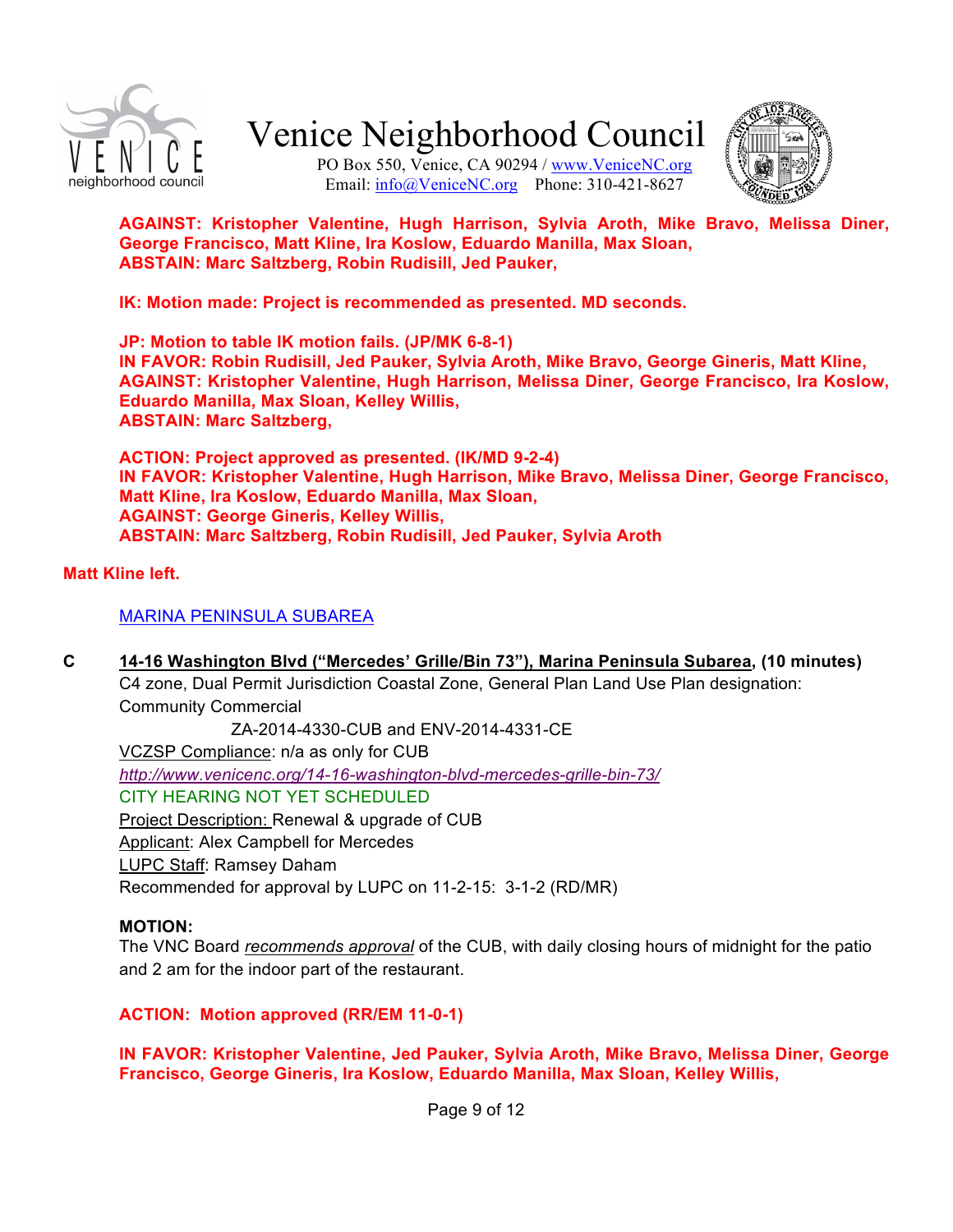

PO Box 550, Venice, CA 90294 / www.VeniceNC.org Email: info@VeniceNC.org Phone: 310-421-8627



#### **AGAINST: NONE ABSTAIN: Hugh Harrison RECUSED: Robin Rudisill, Marc Saltzberg,**

# OAKWOOD SUBAREA

**D 334 Sunset Ave, Oakwood Subarea, (10 minutes)** M1-1 zone, General Plan Land Use Plan designation: Limited Industry, Returned by Adcom for hearing with Owner in attendance ZA-2015-88-CDP-SPP and ENV-2015-89-CE VCZSP Compliance: SPP *http://www.venicenc.org/334-sunset-ave/* CITY HEARING TOOK PLACE ON OCTOBER 22, 2015 Project Description: Demo 3 light manufacturing buildings & construct 30' tall, 6,000 sq ft building with 21 parking spaces, located on a 6,003 sq ft lot Applicant: Anthony Biedul LUPC Staff: Mark Kleiman & Robin Rudisill Recommended for approval by LUPC on 10-26-15: 4-3-0 (RA/RD)

#### **MOTION:**

The VNC Board *recommends approval* of the project, with 6,000 sq ft of light manufacturing use, providing 17 actual parking spaces and 16 bike spaces (equivalent of 4 parking spaces), with a maximum height of 30' with a varied roofline

**ACTION: Motion approved (RR/MB 13-0-1)**

**IN FAVOR: Kristopher Valentine, Jed Pauker, Sylvia Aroth, Mike Bravo, Melissa Diner, George Francisco, George Gineris, Ira Koslow, Eduardo Manilla, Max Sloan, Kelley Willis, Robin Rudisill, Hugh Harrison AGAINST: NONE ABSTAIN: Marc Saltzberg**

**E 693-695 Santa Clara Ave, Oakwood Subarea, (5 minutes)** RD1.5-1 zone, General Plan Land Use Plan designation: Multiple-Family Residential Low Medium II ZA-2015-88-CDP and ENV-2015-89-CE and DIR-2014-2359-VSO VCZSP Compliance: VSO *http://www.venicenc.org/693-695-santa-clara-ave/* CITY HEARING TOOK PLACE ON OCTOBER 29, 2015 Project Description: demo of existing 491 sq ft dwelling unit & detached garage, construction of a detached 497 sq ft  $2^{nd}$  dwelling unit, & a 2,296 sq ft addition to the existing SFD, resulting in a 29'

10"tall, 3,431 sq ft residence, on a 5,198 sq ft lot

Applicant: Jaime Massey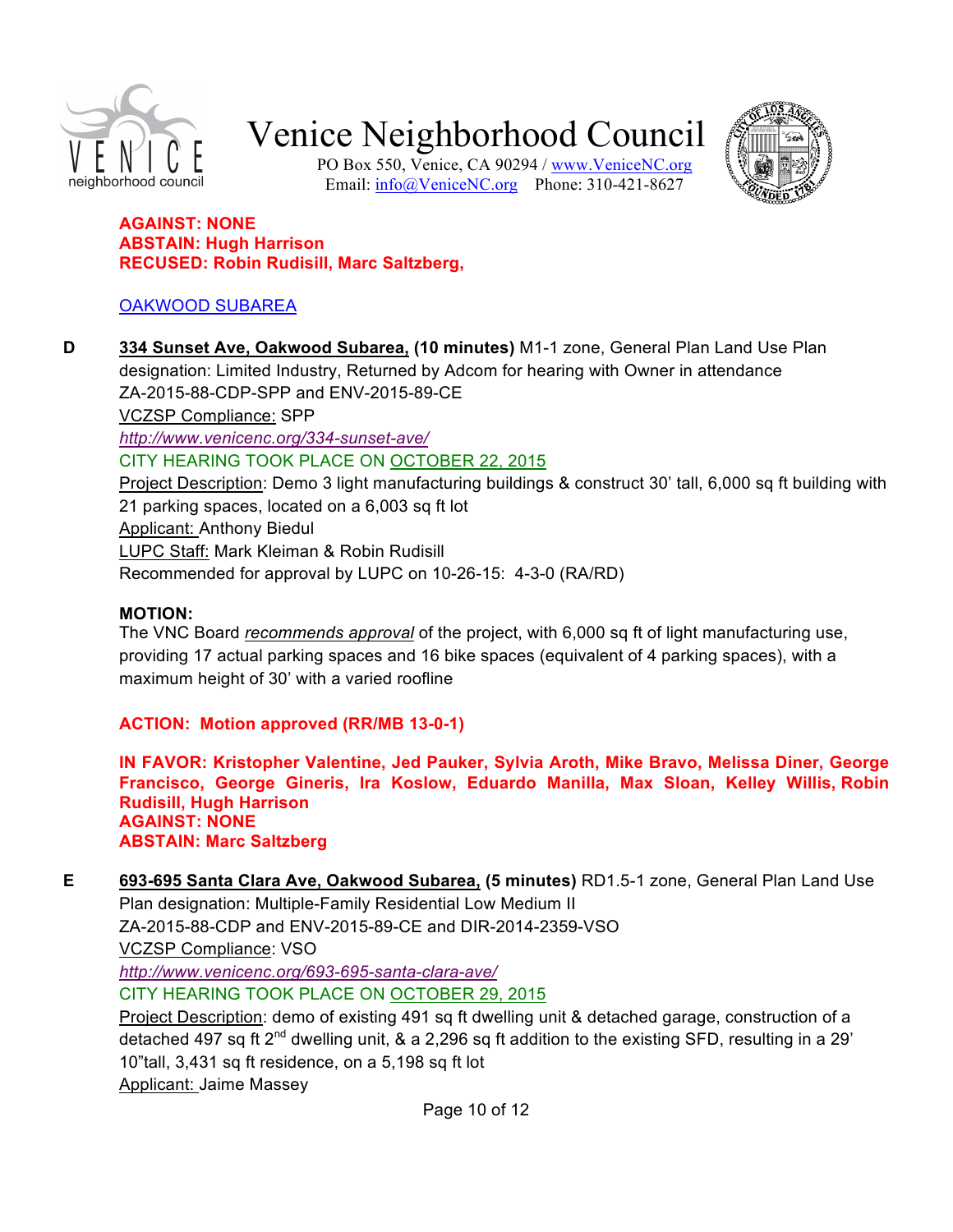

PO Box 550, Venice, CA 90294 / www.VeniceNC.org Email: info@VeniceNC.org Phone: 310-421-8627



LUPC Staff: Gabriel Ruspini Recommended for approval by LUPC on 11-2-15: 6-0-0 (GR/RA)

### **MOTION:**

The VNC Board *recommends approval* of the project for the demo of the existing 491 sq ft dwelling unit & detached garage, construction of a detached 497 sq ft 2nd dwelling unit, & a 1,430 sq ft addition to the existing SFD, resulting in a 2-story, 27' 3" tall, 3,200 sq ft SFD, with 5 parking spaces provided; with the condition that the existing VSO # 2359 be revised to reflect the above changes to the project and noting that the original approved VSO was issued in error.

**ACTION: Amendment to motion made: VNC recommends subject to determination of mello status. (RR/GG 11-1-2)**

**IN FAVOR: Robin Rudisill, Jed Pauker, Sylvia Aroth, Mike Bravo, Melissa Diner, George Francisco, George Gineris, Ira Koslow, Eduardo Manilla, Max Sloan, Kelley Willis, AGAINST: Hugh Harrison, ABSTAIN: Marc Saltzberg, KV**

**ACTION: Motion approved as amended. (RR/JP 12-1-1)**

**IN FAVOR: Kristopher Valentine, Robin Rudisill, Jed Pauker, Sylvia Aroth, Mike Bravo, Melissa Diner, George Francisco, George Gineris, Ira Koslow, Eduardo Manilla, Max Sloan, Kelley Willis AGAINST: Hugh Harrison ABSTAIN: Marc Saltzberg**

- **13. New Business (9:05PM 3 minutes)** *[Discussion and possible action]*
- **14. Board Member Comments on subject matters within the VNC jurisdiction (9:08PM 5 minutes)**
- **15. Adjourn (approx. 9:13)**

**ACTION: Motion approved as amended. (RR/JP 13-0-1)**

**IN FAVOR: Kristopher Valentine, Robin Rudisill, Jed Pauker, Sylvia Aroth, Mike Bravo, Melissa Diner, George Francisco, George Gineris, Ira Koslow, Eduardo Manilla, Max Sloan, Kelley Willis, Hugh Harrison AGAINST: None ABSTAIN: Marc Saltzberg,**